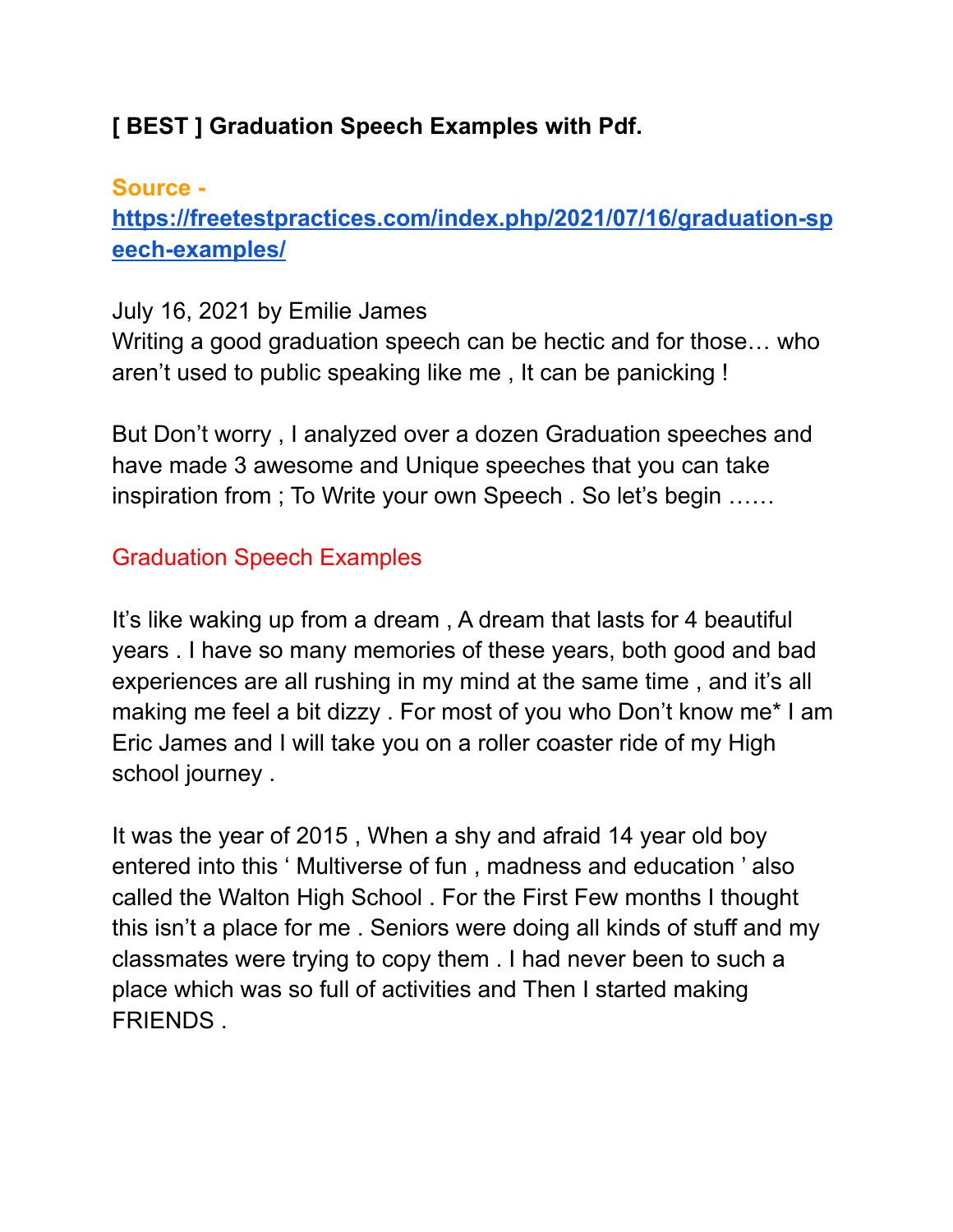This is where My High school life truly started , Fun and Madness during your High school journey are Like a Chemical reaction and Friends are like a Catalyst ( For those of you , who understood it , thank you and Those who didn't understood , Meet Mr Henry ( Chemistry Teacher ) After the ceremony  $\odot$ .

Now , It is the year of 2019 . The shy and afraid boy that once entered these gates is neither Shy nor afraid anymore . At this moment , I would like to thank each one from the batch of 2015 and all of the teachers for making our High school life memorable .

Thanks .

## • Graduation speech example no 2 –

Respected Teachers Honorable guests and all my dear Friends , A very pleasant good morning to all of you . My name is Emilie James .I have spent 4 years of my life in this wonderful high school and It's the time when we'll have to say ' Goodbye ' to this beautiful campus .

These 4 years were probably the best years of my life . Everything about these years is so colorful in my memories. Great friends and co-operative Teachers really make your high school journey wonderful and I would especially like to thank Miss Chloe\* ( Our English Teacher ) for teaching so brilliantly and always being there to help us .

I consider myself to be very fortunate that I found some of the funniest and loyal friends . Eric , Sam , Kylie \* You will always be my best buddies and I can't describe , How much I enjoyed and How much I will miss your Company and Your random silly pranks.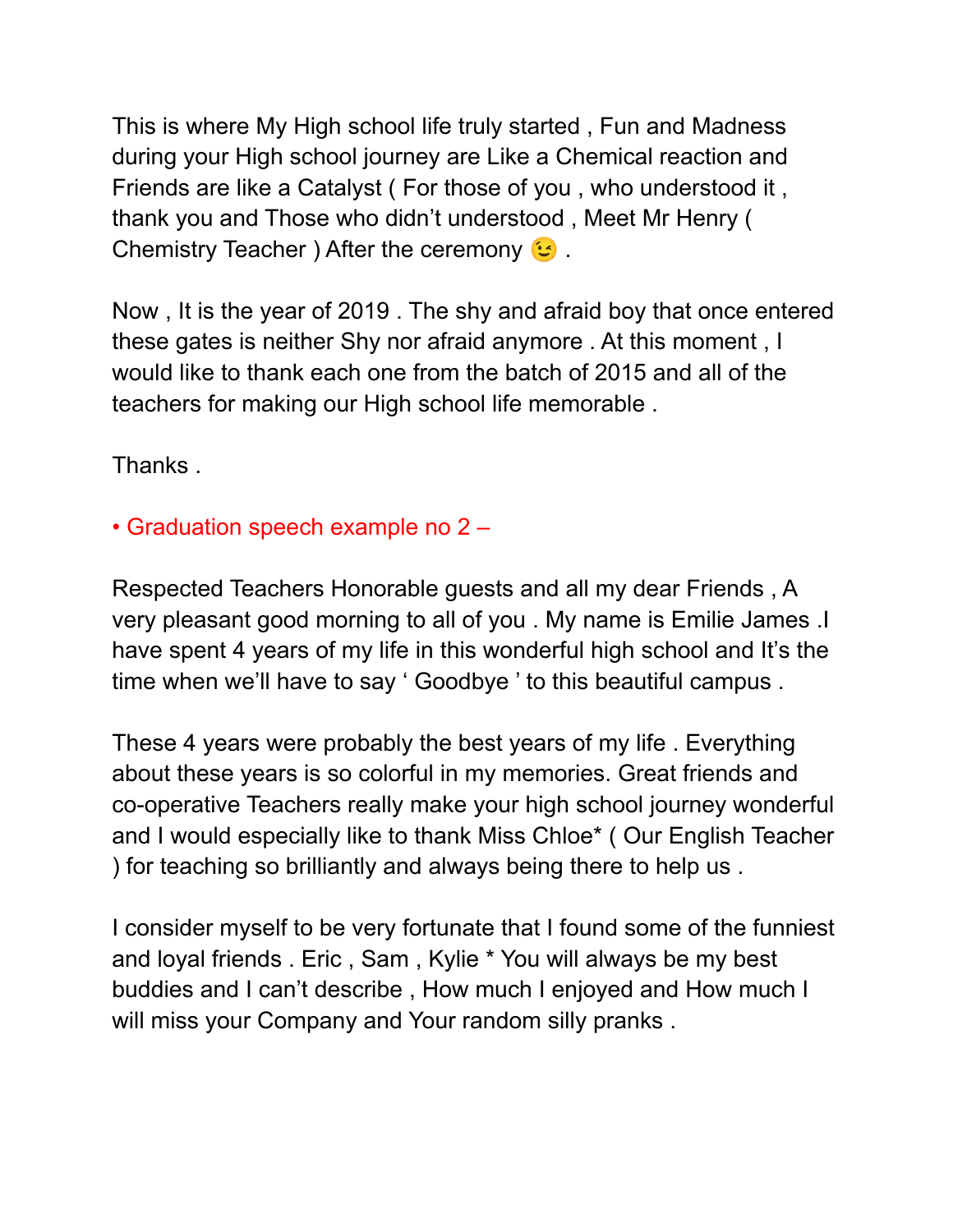We all are High school graduates now and We have achieved the first Milestone in our life But There's much more to achieve ahead , I wish you all , Best luck for your future . Be happy and Bold wherever you are ,

Thank You .

( It's actually my own Graduation speech  $\infty$  )

• Graduation speech example no 3 –

Greetings to everyone who is present here and who is a part of my High school life . My name is kelly\* and I am a proud member of Walton high's awesome family .

My High school journey has been full of ups and downs . I was new to this locality and I had no friends here. But in no time all of the class was my friend. I never expected such friendliness and support from people who were complete strangers to me .

I think that the years we spend at high school are the most important years of our life . These are the years that shape us as a professional , as a citizen and as a person . I was very lucky to be in the Company of such Good , friendly and happy people. Spending time with you all… was really a time well spent and memorable .

I would also like Thank my mom. I can't express in words how grateful I am to her. She is the one that keeps me together . I must have done very good deeds in my previous life. That God blessed me with all these wonderful people .